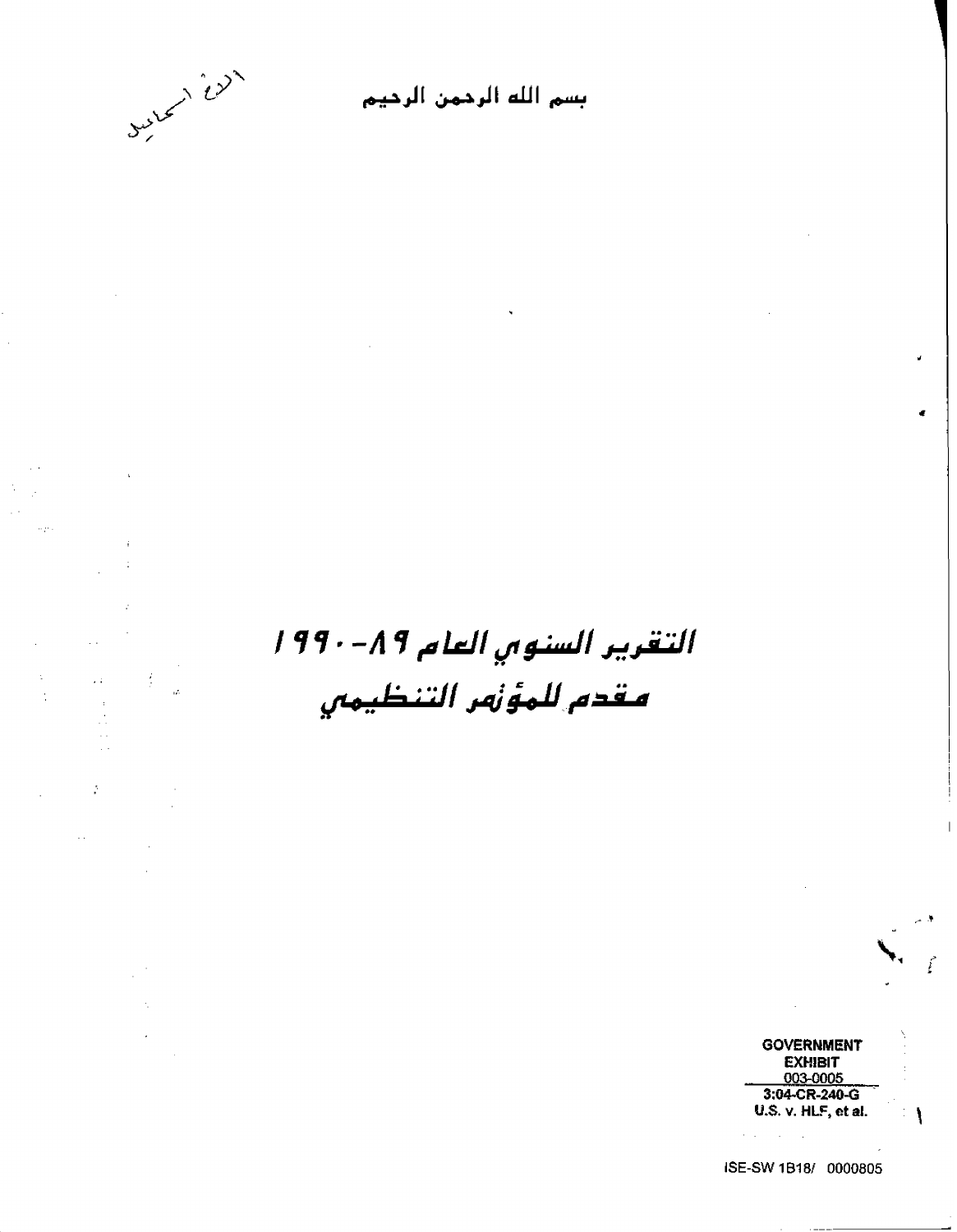# محتويات التقرير

SW 1B18/ 0000806

 $\bullet$ 

 $\mathcal{L}$ 

 $\mathcal{Y}$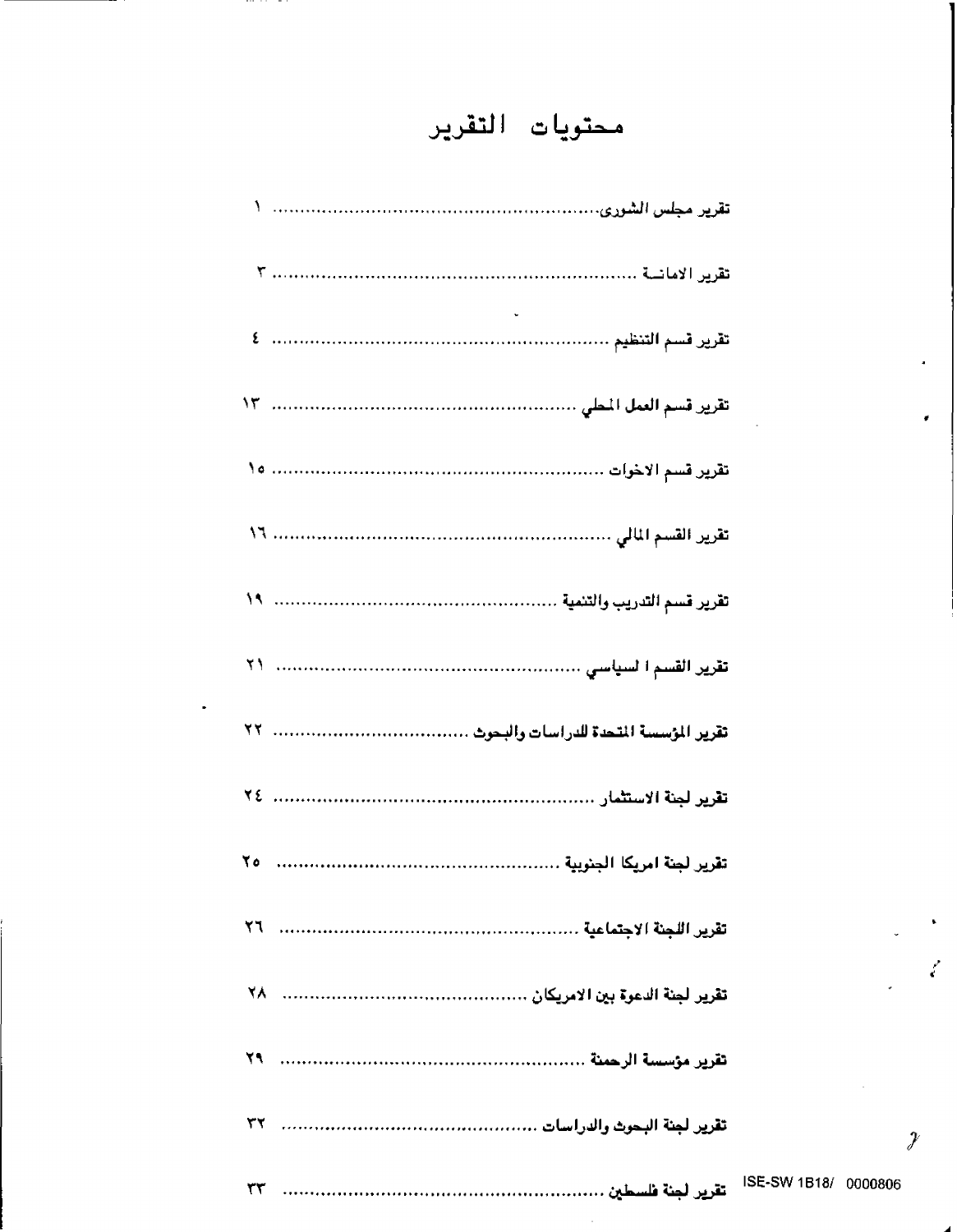# لجنة فلسطين

\* فكرة عامة عن اللجنة :

تقوم اللجنة المركزية للعمل الفلسطيني في امريكا بالتخطيط والتوجيه والمتابعة لكافة الاعمال المتعلقة والمرتبطة بالجماعة ، ويشمل على عدة لجان ومؤسسات منها :

– الاتحاد الاسلامي لفلسطين ، حيندوف الارض المحتلة ، مكتب الدراسات والبحرث ، مكتب العلاقات الخارجية ، لجنة الاستثمار ، لجنة التأهيل ، اللجنة الطبية ، اللجنة القانونية .

– عقدت اللجنة هذا العام ثلاث اجتماعات حضورية .

\* الأعمال المنجزة :

- \* العقبات :
- $\mathscr{B}$

– لازالت اللجنة الركزية لفلسطين بحاجة الى العديد من الطاقات التخصصة للقيام باعباء ومتطلبات العمل للقضية ISE-SW 1B18/ 0000839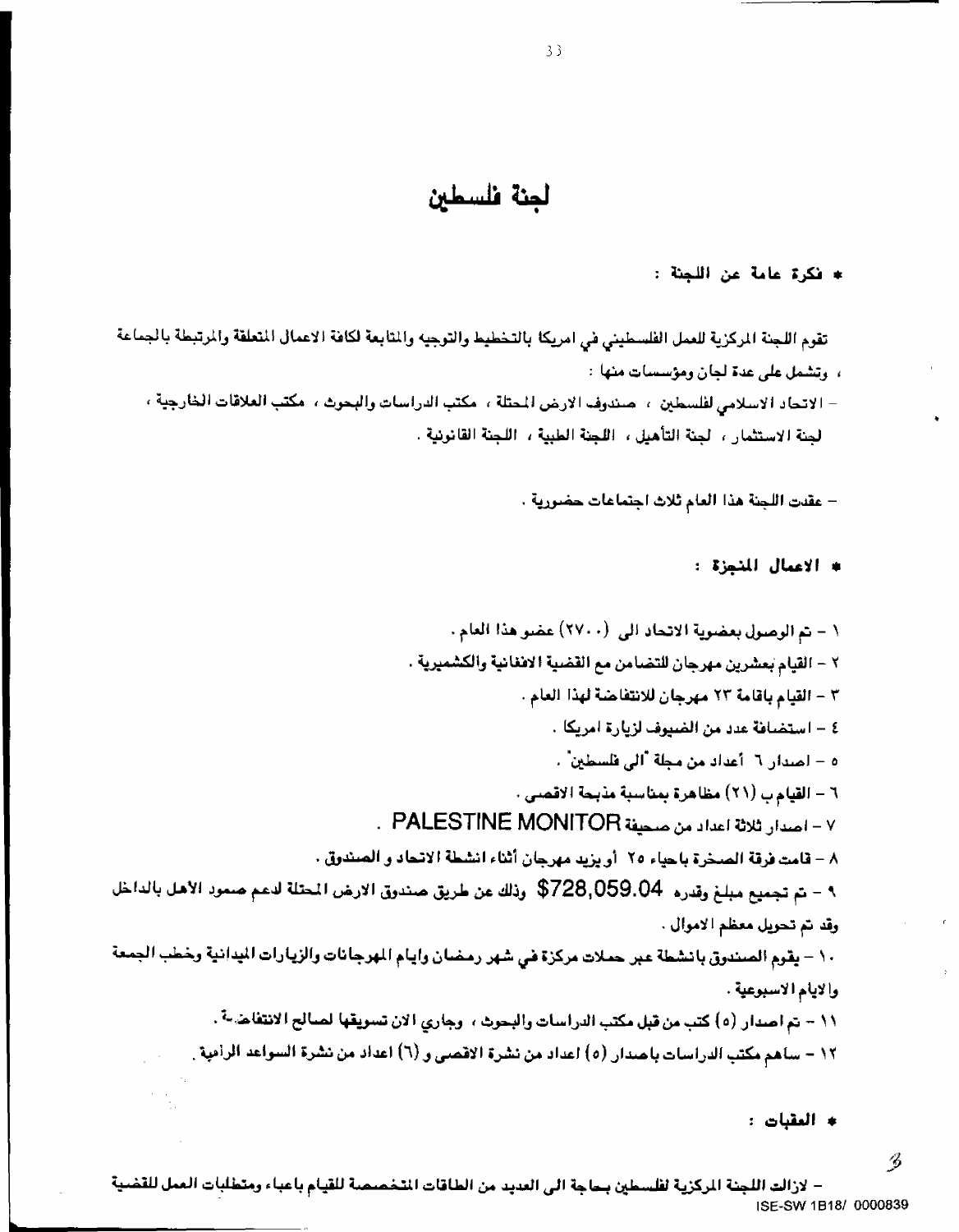الاسلامية في فلسطين وخصوصا مع تزايد وتطور. حجم القضية هناك بعد الاحداث الاخيرة .

\* الرضع المالي :

- بلغت مصروفات الاتحاد هذا العام 326.34\$ (من جهاز فلسطين) . – بلغت مصروفات مكتب الدراسات 588.000.00\$ ( من جهاز فلسطين) . - بلغت مصروفات صندوق الارض الممثلة 100,000.00\$ .

\* توصيات ومقترحات :

– تطلب اللجنة من الجماعة المزيد من الدعم المعنوي لهذا العمل واللجنة القائمة عليه اذ شثل ذراعها القوي والتخصص للدفاع عن القضية الاسلامية في فلسطين ، ودعم الحركة الناشئة حركة حماس .

4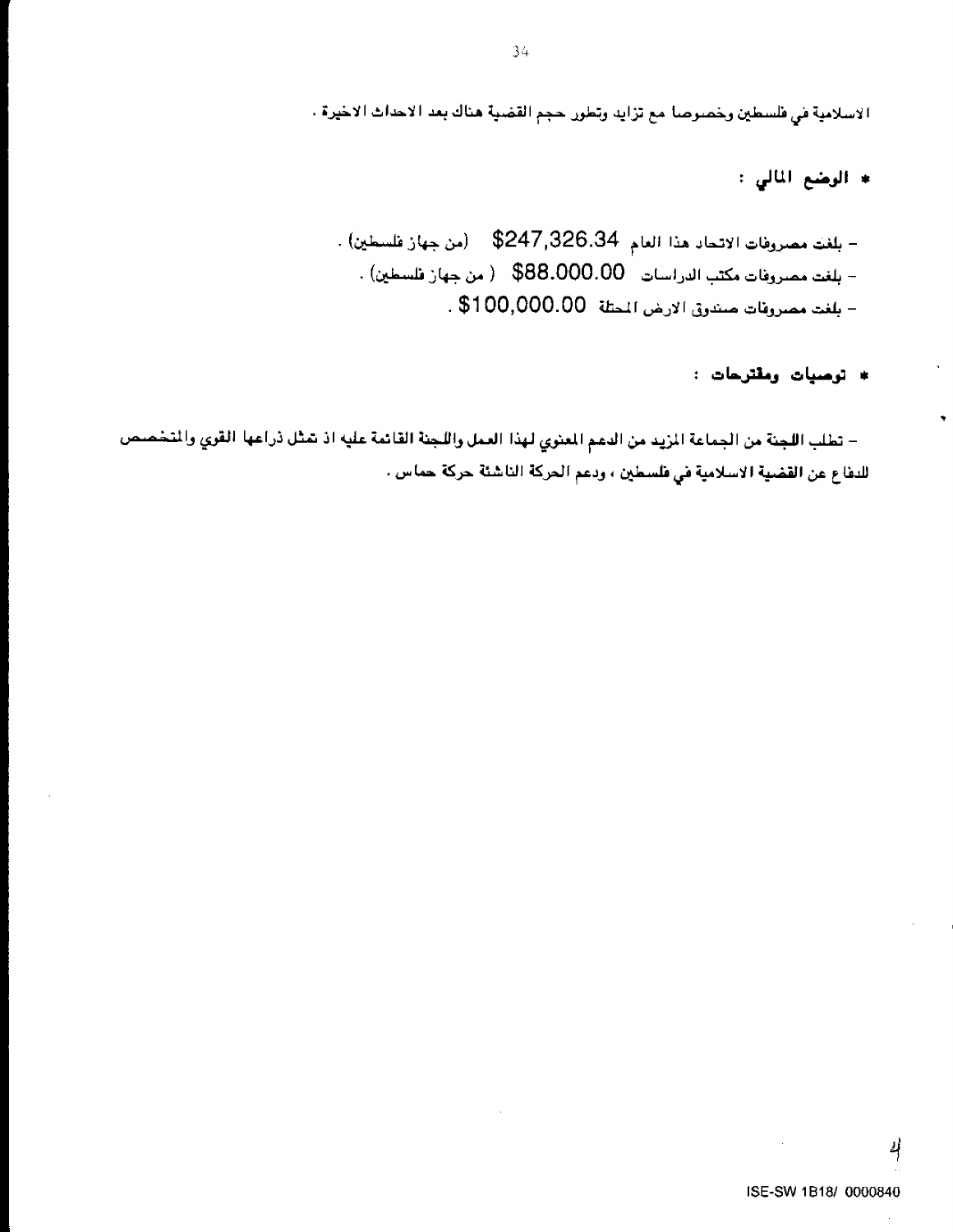Bate **#HE-SW lBl810000805** 

**In the name of God, the Beneficent, the Merciful** 

Brother Ismail

 $\sim 10^7$ 

 $\sim$ 

**Annual Report for year 89-1990 Presented to the Organizational Conference**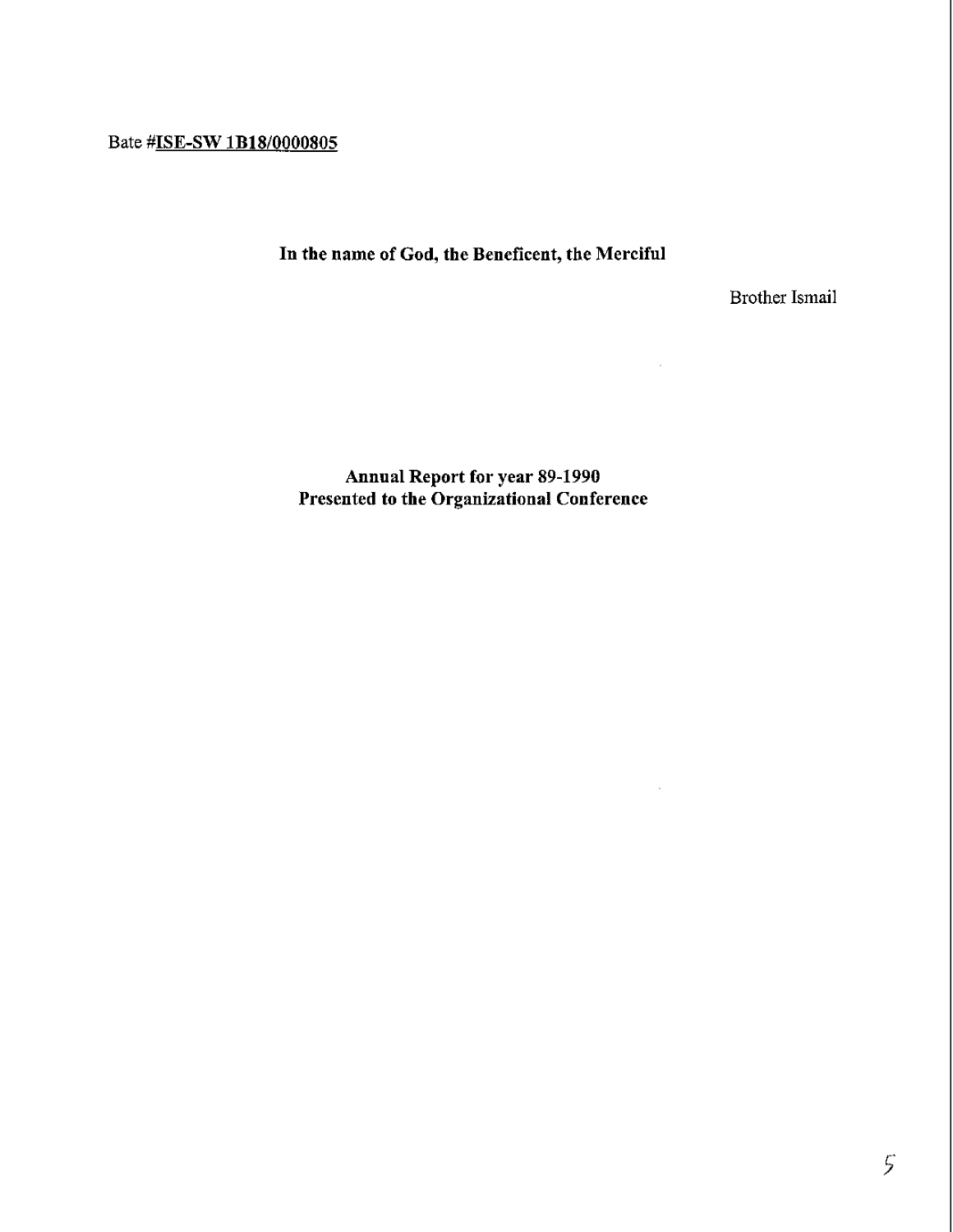## Bate **#ISE-SW 1B18/0000806**

 $\bar{z}$ 

# **Contents of Report**

| Report of the Shura Council                             | $\mathbf{1}$ |
|---------------------------------------------------------|--------------|
| Report of the Secretariat                               | 3            |
| Report of the Organizational Department                 | 4            |
| Report of the Domestic Work Department                  | 13           |
| Report of the Sisters Department                        | 15           |
| Report of the Financial Department                      | 16           |
| Report of the Training and Development Department       | 19           |
| Report of the Political Department                      | 21           |
| Report of the United Association for Studies & Research | 22           |
| Report of the Investment Committee                      | 24           |
| Report of the South America Committee                   | 25           |
| Report of the Social Department                         | 26           |
| Report of the Dawa' among Americans Committee           | 28           |
| Report of the Mercy Organization                        | 29           |
| Report of the Studies & Research Committee              | 32           |
| Report of the Palestine Committee                       | 33           |

 $\sim$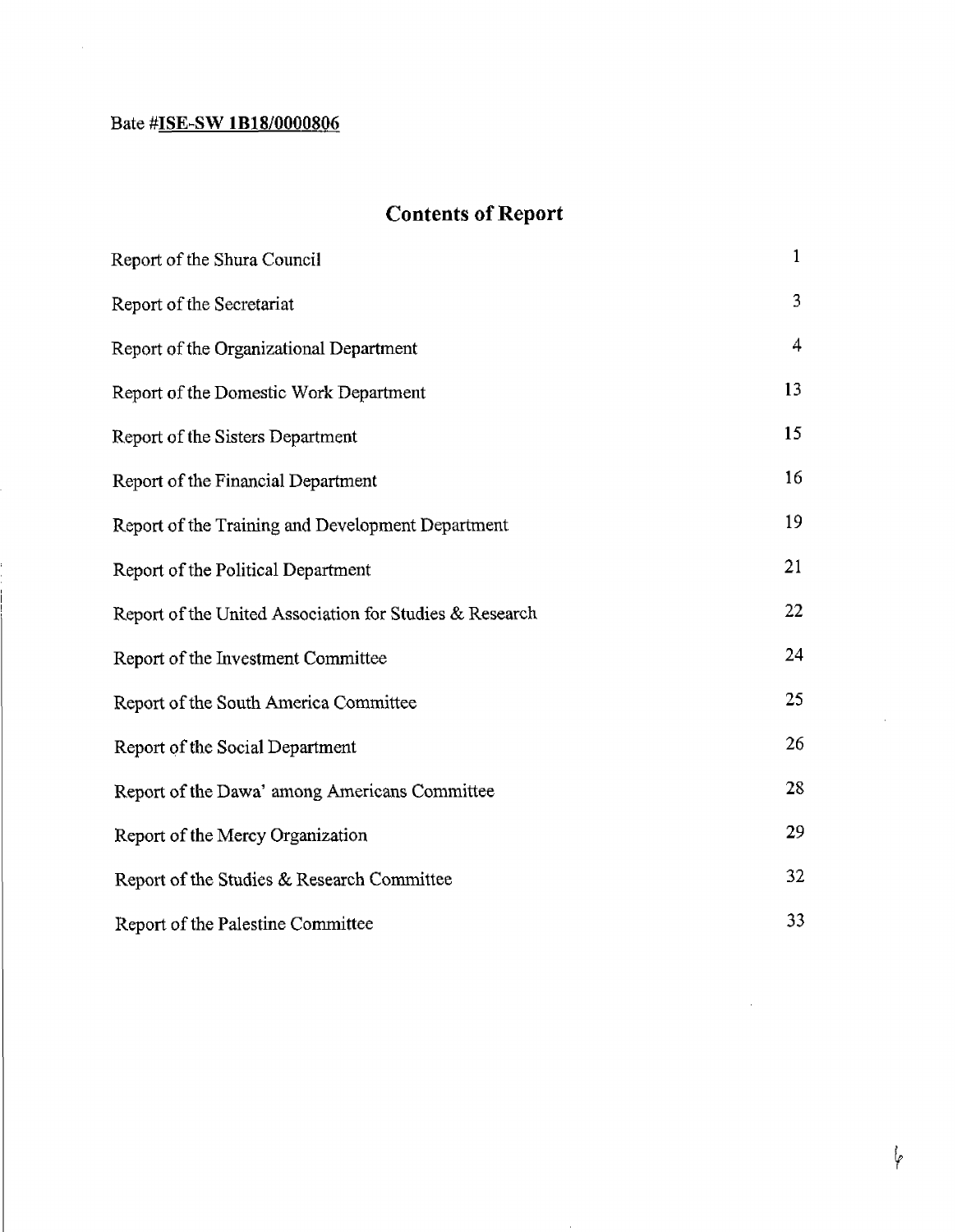#### Bate #: **ISE-SW 1 B18/0000839-0000840**

 $33$ 

### **PALESTINE COMMITTEE**

#### \* **General idea about** *the* **Committee:**

The Central Committee for Palestinian Activism in America is in **charge** of **planning,**  directing and following up on all work related to and connected to the Group. It includes several committees **and** organizations, some of which **are:** 

- The Islamic Association for Palestine, The Occupied Land Fund, The United Association for Studies & Research, The Ofice of Foreign Affairs, The Investment Committee, The Rehabilitation Committee, the Medical Committee and the Legal Committee.

- The Committee conducted three in-person meetings this year.

#### \* **Achievements:**

1- Memberships in the Association has been increased to (2700) members this year.

2- Twenty festivals in solidarity with the Afghani and the Kshmiri causes have been held.

3- Twenty-three Intifada festivals have been held this year.

4- **A** number of guests have been hosted to visit America.

5- Six issues of "Ila Falestine" have been issued.

*6-* Twenty-one demonstrations on the occasion of A1 Aqsa massacre have been **held,** 

7- Three issues from the PALESTINE MONITOR **newspaper** have been issued.

8- AI Sakhra band participated in over *25* festivals during activities of the Association and the Fund.

9- The sum of \$728,059.04 has been raised through the Occupied Land Fund to support the steadfastness of the people in the inside. Most of the money has been transferred.

1 0- The Fund conducts activities through concentrated campaigns during Ramadan, festivals days, field visits, Friday sermons and weekdays.

11- Five books have been issued by the United Association for Studies & Research. They are currently being marketed to benefit the Intifada.

12- The Studies **office** has published *5* issues of **A1** Aqsa bulletins and 6 issues of the Striking **Arms** leaflets.

#### \* **Obstacles:**

- The Central Committee for Palestine is still in need for a number of specialized talents to perform the burdens and the requirements of activism for the Islamic cause **in** Palestine,

 $\mathcal{T}$ .